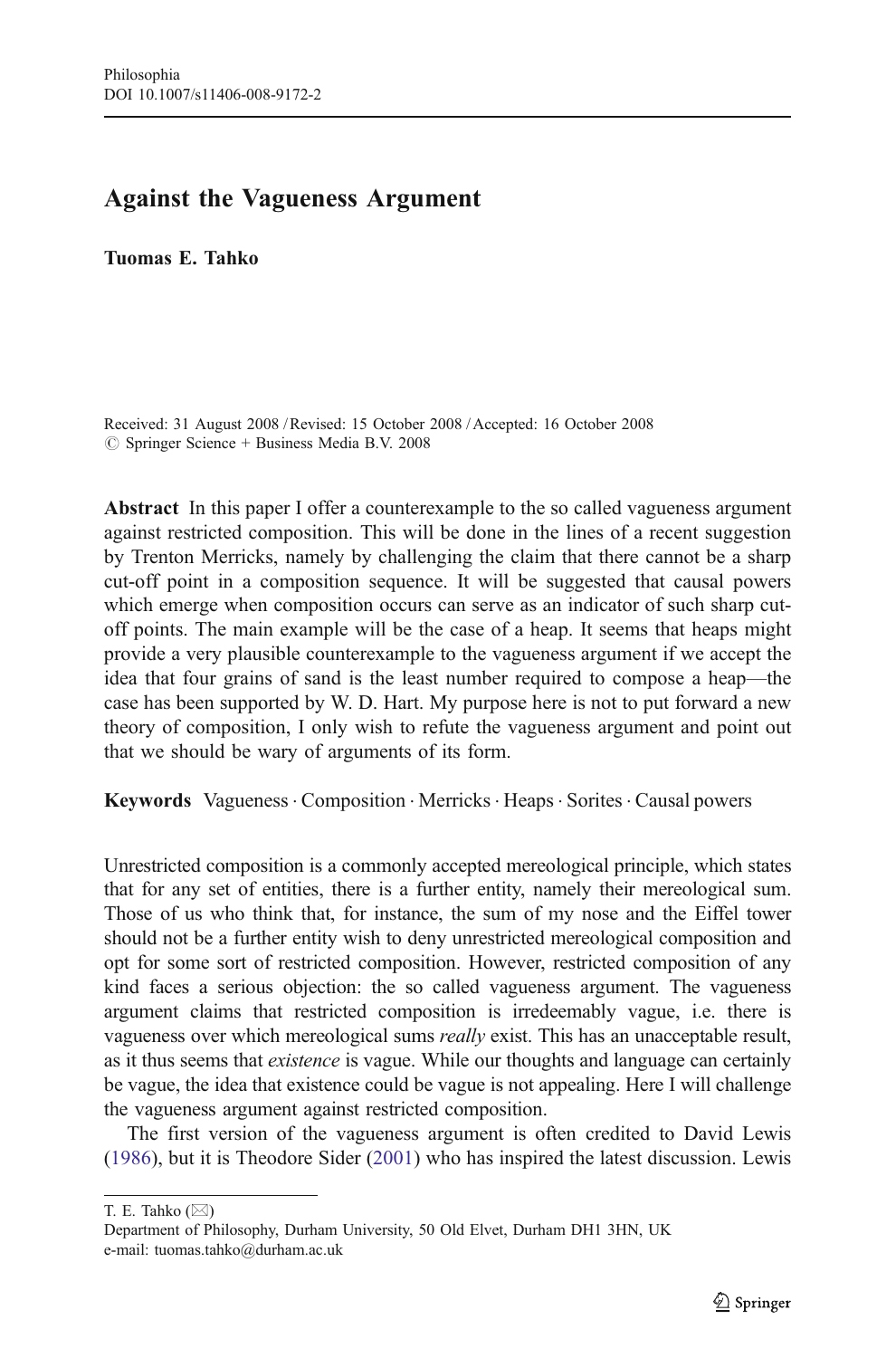and Sider are both proponents of the vagueness argument, while e.g. Trenton Merricks [\(2001](#page-5-0), [2005](#page-5-0), [2007](#page-5-0)) and Daniel Nolan [\(2006](#page-5-0)) have questioned its validity (for different reasons). In this paper I will offer a counterexample to the vagueness argument by developing an idea put forward by Merricks, namely that there is a clear sense in which there can be a sharp cut-off point in a composition continuum.<sup>1</sup> I will elaborate on his examples which rely on causality, and show that the basic idea is correct and serves as a counterexample to the vagueness argument, even though Merricks's own examples can certainly be questioned. On a more speculative note I wish to suggest that we should be wary of any arguments from vagueness that claim to have ontological implications.

The main focus will be the first premise of the vagueness argument, i.e. the claim that if composition is restricted, then it is sometimes vague whether certain particles compose a certain object or not. The case that Merricks ([2007\)](#page-5-0) offers against this premise is that of a sequence of straws loaded on a camel's back, resulting in the camel's back breaking at some point.<sup>2</sup> According to Merricks, it is quite plausible that the breaking of the camel's back has a sharp cut-off point—a particular straw. Even if there is some room for doubt in the camel's case, he suggests, we can replace the camel with a trap door that falls wide open when a sufficient number of straws have been added on top of it (cf. Merricks [2007](#page-5-0): 5n). These examples, however, can be questioned, as it would seem that 'breaking' and 'open' allow at least for some vagueness. Further, as Merricks [\(2007](#page-5-0): 118) points out, it is not quite as plausible that there would be a similar sharp cut-off point in, say, the case of baldness and the removal of individual hairs. Merricks contends that there is a difference between the cases at hand and a plausible explanation for this seems to be the fact that in the first case, something occurs: the camel's back breaks (or the trap door falls open) (ibid.). He insists that the addition of just a single straw can, contrary to the removal of a single hair, bring forward a new causal power.

If this is right, we can put forward a more general point. In any sorites series, if the move from the previous state to the next state brings forward a change in the causal powers of the related entities, we have a sharp cut-off at hand. The addition of each individual straw (either on the camel's back or on the trap door) adds to the collective weight of the straws and presumably there is a sharp cut-off point to the weight that a camel's back can take, or so the argument goes. The addition of a single hair on a bald head does not seem to have any such implications. At some point we would cease to call the head 'bald', but this seems to be the only apparent change, thus we have a case of linguistic vagueness. It is important to appreciate the difference between these cases, for if there is vagueness over the first one, then it is hard to see how it could only be the relatively unproblematic, linguistic sort. That is, if the cut-off point for the causal powers induced by the collective weight of the straws—the breaking of the camel's back or the opening of the trap door—is not sharp, then the vagueness concerning this would appear to be in the world.

<sup>&</sup>lt;sup>1</sup> As Merricks puts it, a 'composition continuum' is simply what Sider calls a 'continuous series of cases', a sequence (Merricks [2005](#page-5-0): 623). I will use Merricks's terminology here, with apologies to any mathematicians who might be offended by the use of the notion of 'continuum' like this (thanks to an anonymous referee for pointing out this concern).

 $2 \text{ In fact he introduced the example already in Merricks (2001: 127–28).}$  $2 \text{ In fact he introduced the example already in Merricks (2001: 127–28).}$  $2 \text{ In fact he introduced the example already in Merricks (2001: 127–28).}$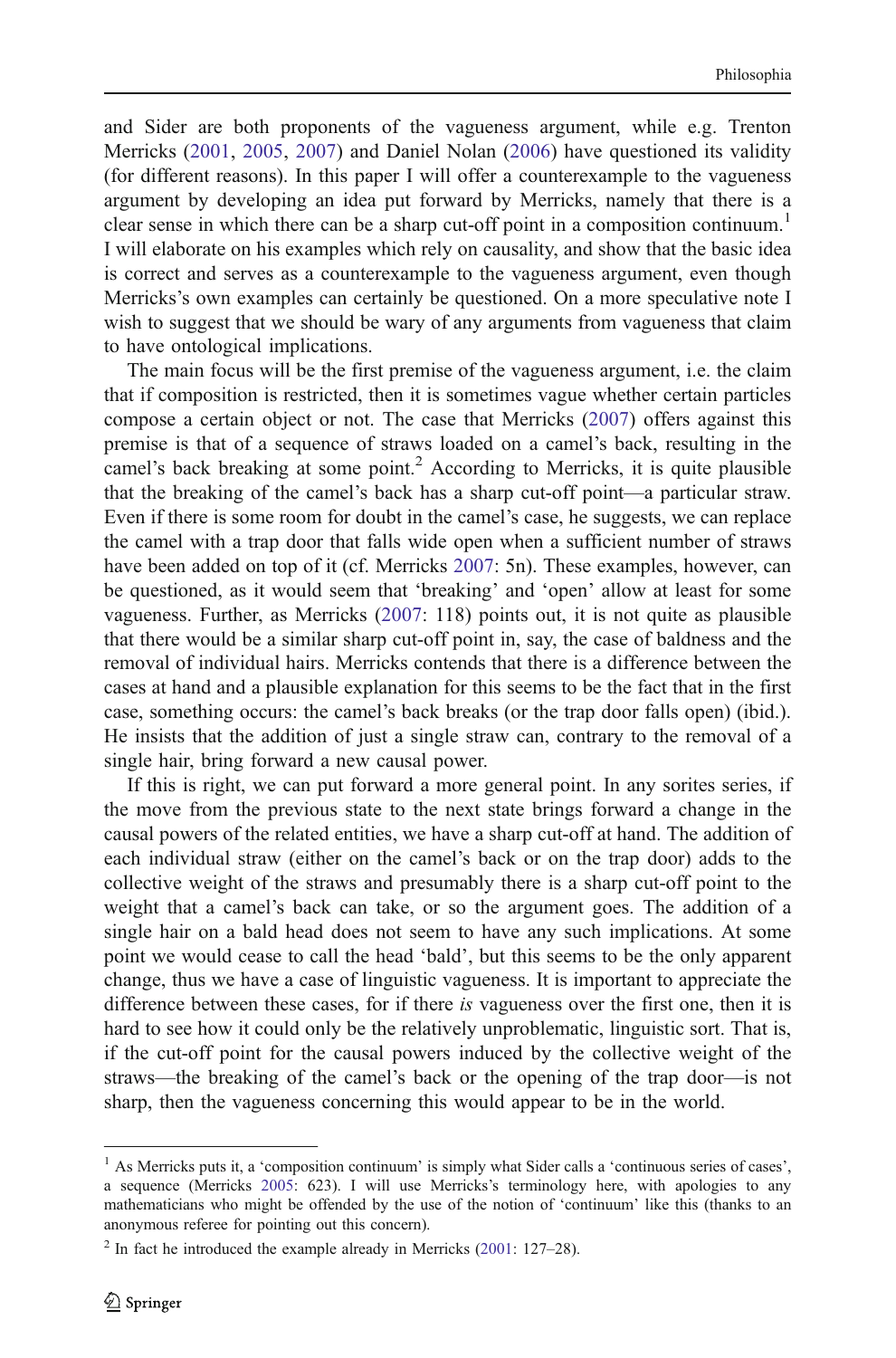I sympathise with the general line of Merricks's examples, but they might not be as plausible as he hopes. The problem is that you can easily introduce extra variables to these cases, namely, a small change even at the atomic level might affect the exact cut-off point in terms of the breaking of the camel's back or the trap door falling open. The point of the argument, supposedly, is that causal powers can be traced back to fundamental physical forces and that all causal powers are somehow supervenient on these fundamental forces. However, in Merricks's examples it is not completely straight-forward how this tracing should be done, thus there is room for vagueness. Let us grant him the idea for now though.

The question is whether there are any causal powers that emerge in the case of composition which would secure a sharp cut-off. Merricks argues that there are:

[A] composite object causes an effect  $E$  non-redundantly only if  $E$  is not caused by that object's parts working in concert. Thus a composite object's exercising non-redundant causal power—an object causing something non-redundantly cannot be reduced to what its parts cause working in concert. In this way, an object's exercising non-redundant causal power is irreducible to its parts (and their features and interrelations, etc.). I think that each and every composite object has non-redundant causal powers. So I think that composites have irreducible features. (Merricks [2005:](#page-5-0) 631–632.)

Merricks goes on to offer an example concerning a thinking person and the atoms that the person consists of, suggesting that it is the mental properties of persons that serve as non-redundant causal powers. He has his reasons for providing this particular example, but it seems that there are plenty of other, perhaps less controversial examples available. Consider a rock that falls to the ground, causing a depression (cf. Lowe [2005:](#page-5-0) 525 ff). The rock is composed of granite particles, but it would appear that the rock causing the depression in the ground cannot be reduced to these granite particles 'acting in concert', for the granite particles do not have any independent 'motive' to act together. That is, the granite particles are bound together and the only collective 'motive' that they might be said to have is that of composing the rock. Clearly, then, when the rock causes the depression in the ground, it is in virtue of the causal powers of the rock. The fact that the rock is composed of a particular set of granite particles is presumably an essential feature of the rock, but its causal powers cannot be reduced to its parts.

Interestingly, this line of thought, which is perfectly compatible with the passage quoted from Merricks above, also works as an argument against his nihilism about ordinary objects (cf. Merricks  $2001$ ).<sup>3</sup> What is at issue now is whether the rock example is analogous to the straw example (or an idealised version of it), i.e. whether we can determine a sharp cut-off point in the composition continuum. So, if we remove one granite particle at a time from the rock, can we at any time observe a sharp cut-off in terms of its causal powers, namely, is there a change in the depression that it causes in the ground? On the face of it, it seems that there might be no such cut-off point, as the rock will certainly produce a depression of some sort each time after we have removed a granite particle, until there are no granite particles left (we can imagine that we have the

 $3$  In fact, Lowe ([2005\)](#page-5-0) uses the rock example exactly for this purpose.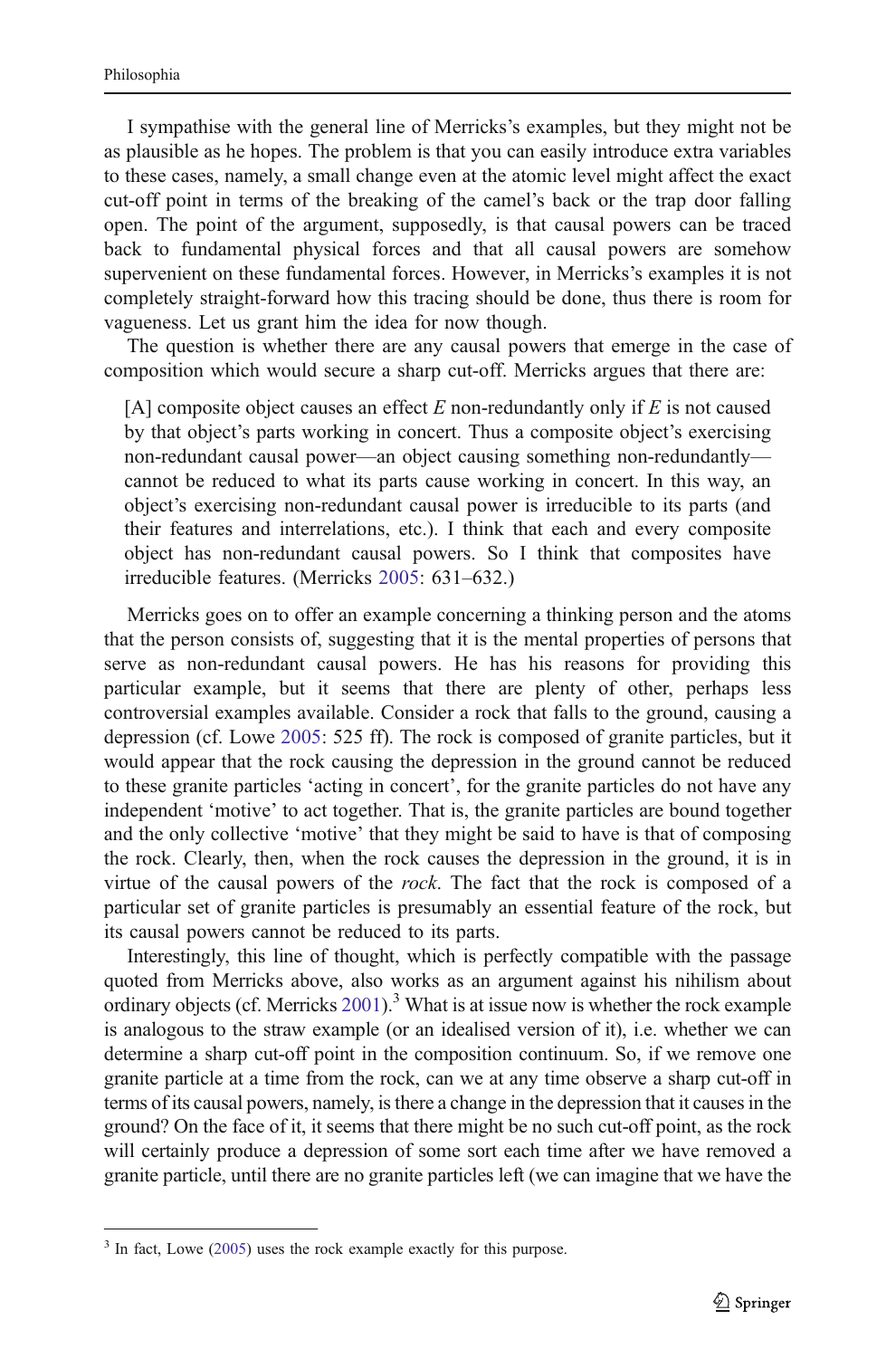means to observe even the depression that a single particle would produce). However, although there is no substantial change in the causal powers of the rock in each case—no breaking of a back or a trap door falling open—there is certainly some sort of a change, albeit a rather minuscule one, each and every time we remove a granite particle. This change is of course the size of the depression that the rock causes in the ground (again, if we have the means to observe the effect of even a single particle, we would also be able to observe the difference between n and n*−*1 particles). In effect, the causal powers of the rock change each time we remove even a single granite particle. Indeed, if we take causal powers to be essential features of entities, it seems that we have a different rock after each time we remove a particle.

Perhaps friends of unrestricted composition will not be convinced by these observations. After all, the sharp cut-off in a composition continuum required by Sider [\(2001](#page-5-0): 123) calls for a case where a pair of adjacent cases in a continuous series are such that composition occurs in one, but not in the other. Clearly, our example above does not satisfy this criterion, as composition certainly occurs before and after we have removed a single granite particle from the rock. However, the question is: what is composed before and after the granite particle has been removed? A rock, certainly, but not the *same* rock. If the rock has different causal powers before and after we have removed one granite particle, as seems to be the case, then it is not the same rock after the operation. If you think that it is, then you must somehow account for a change in the causal powers of entities, and there does not seem to be much room to manoeuvre here.<sup>4</sup> If Merricks is right, already this is enough to show that the argument from vagueness fails. However, let us see if we can construct an example which satisfies Sider's requirements more explicitly and does not leave any room for vagueness, contrary to Merricks's examples.

Consider a heap. We have the usual story about the grains of sand and the composition continuum that we get when grains of sand are added one by one—there seems to be no sharp cut-off point as to when a heap is formed. Yet some have entertained the thought that there might be one, namely four grains of sand.<sup>5</sup> The idea is that for a bunch of grains to constitute a heap, at least one grain has to be stably resting on other grains. The exact physics aside, four seems to be the smallest number of grains able to fulfil this requirement. It may perhaps be objected that given this definition of 'heap', the composition continuum does not even arise. However, the definition of 'heap' hardly enters the picture. Given the story about causal powers that was introduced above, we can make the same point just by observing whether any new causal powers emerge with the addition of the fourth grain of sand. We know that

<sup>&</sup>lt;sup>4</sup> One could perhaps suggest that we can account for the change in the causal powers of the rock simply in terms of the weight of the removed granite particle(s) (thanks to an anonymous referee for this objection). However, if one wishes to maintain that we are dealing with the same rock all the time and that we can add and subtract as many granite particles as we like, as this objection seems to imply, then it appears that a single granite particle and a mountain could be said to be the same rock, and this is surely implausible. If we instead adopt the view that causal powers are essential features of entities, we have a different rock in each case. Thus, the problem is that we do not have any plausible criteria for distinguishing between a single granite particle and a mountain if we insist that we are dealing with the same rock after removing one granite particle from the original.

<sup>&</sup>lt;sup>5</sup> Cf. Williamson ([1994:](#page-5-0) 213); the idea was originally put forward by Hart [\(1991/1992](#page-5-0)), see also Hart ([2007\)](#page-5-0).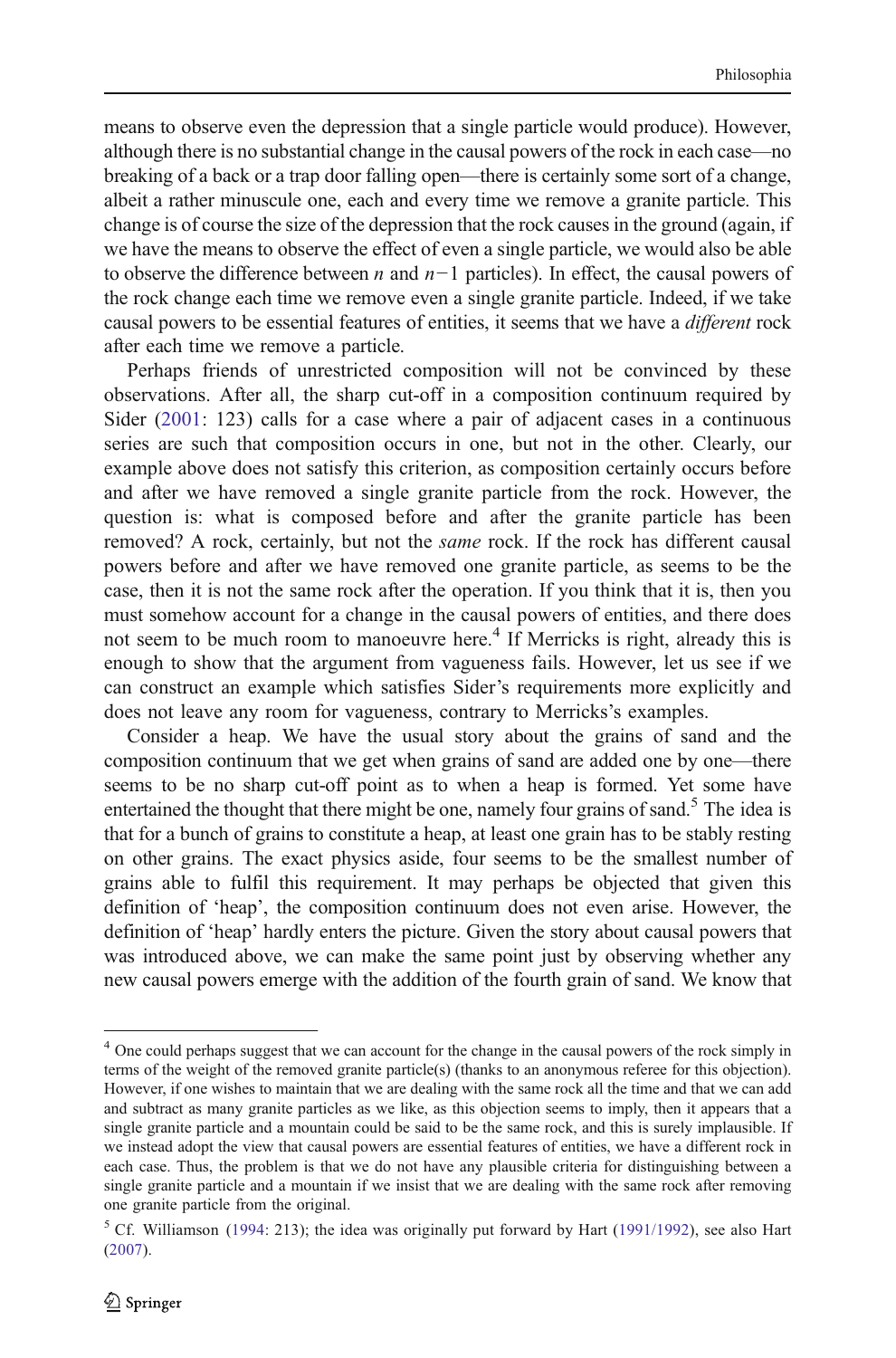three grains of sand cannot form a stable heap, so if there are three grains on the ground so far, then all of them are necessarily in contact with whatever surface they rest on. What happens with the addition of the fourth grain is that, potentially, one of the grains could be above the ground level, not touching the surface. It is not essential that we call this formation of four grains of sand a 'heap', but what is essential is that this formation has features that cannot be present in any formation of only three grains of sand. For instance, the grain on top of the heap has a higher potential energy. So, no matter what the definition of the word 'heap' is, there is a clear sense in which any formation of three grains of sand has a narrower list of features than four grains arranged so that they form a pyramid-shaped structure.<sup>6</sup>

If more evidence is required, imagine that we drop a further, fifth grain of sand on top of the pyramid-shaped structure. What will happen? Well, this particular geometrical shape (which, I should add, is the only geometrical shape that a heap of four grains can take) has a feature that any arrangement of three grains of sand would certainly lack: it has a pointy tip and slopes on every side, thus the fifth grain of sand will slide down. The heap, then, has the ability to reflect any further grains of sand (or other such things) that could be dropped on it. If you observe an hourglass you can witness this causal power in action. In an hourglass the heap of sand which you get at the bottom is always pyramid-shaped and the pyramid grows gradually as the reflected grains of sand fill the space at the bottom of the hourglass—that is, the heap grows from the bottom towards the top and this is exactly due to the effect that the shape of the heap has towards any further grains that are dropped on top of it.

Here we have two adjacent cases in a continuous series which are such that in the first one composition does not occur, whereas in the second one it does. Three grains of sand do not compose an object in any relevant sense (as they cannot be heaped), but four grains of sand (which can be heaped) do. The grains of sand have a distinct feature: they can be arranged in a manner that saves space. As Hart ([2007](#page-5-0): 1) puts it, we make heaps for two reasons: the first is to save ground and the second to make it easier to scoop up the constituents of the heap when needed. We saw above that due to the particular shape that the heap naturally takes, it also has a number of other distinct features. What is interesting in this picture is that even as simple an object as a heap has distinct features too numerous to list. Clearly, more complicated objects will have an enormous amount of such features. The problem is that these features may appear gradually. For instance, smaller and larger heaps have different features, yet they are both objects of the same *kind*. Consequently, some features are essential to the object, but some are not. This is why it might be hard to tell when, exactly, does the sharp cutoff in a composition continuum occur; i.e. when do the essential features emerge, indeed, what are the essential features? In the case of heaps, as we have seen, this is relatively straight-forward, but more complicated objects will certainly cause problems, which is why Merricks's examples were not quite sufficient.

Consider conscious beings: Merricks [\(2005](#page-5-0): 632) takes it that all the atoms in your body, a thinking person, save one in your left arm, fail to compose anything with mental properties because otherwise we would have two thinkers, you and that particular atom, where there clearly is only one. He then suggests that if you lose

<sup>&</sup>lt;sup>6</sup> Perhaps I should note here that instead of grains of sand, we could use, say, lead atoms and construct the heap in a vacuum—this should help to remove any potential complications.